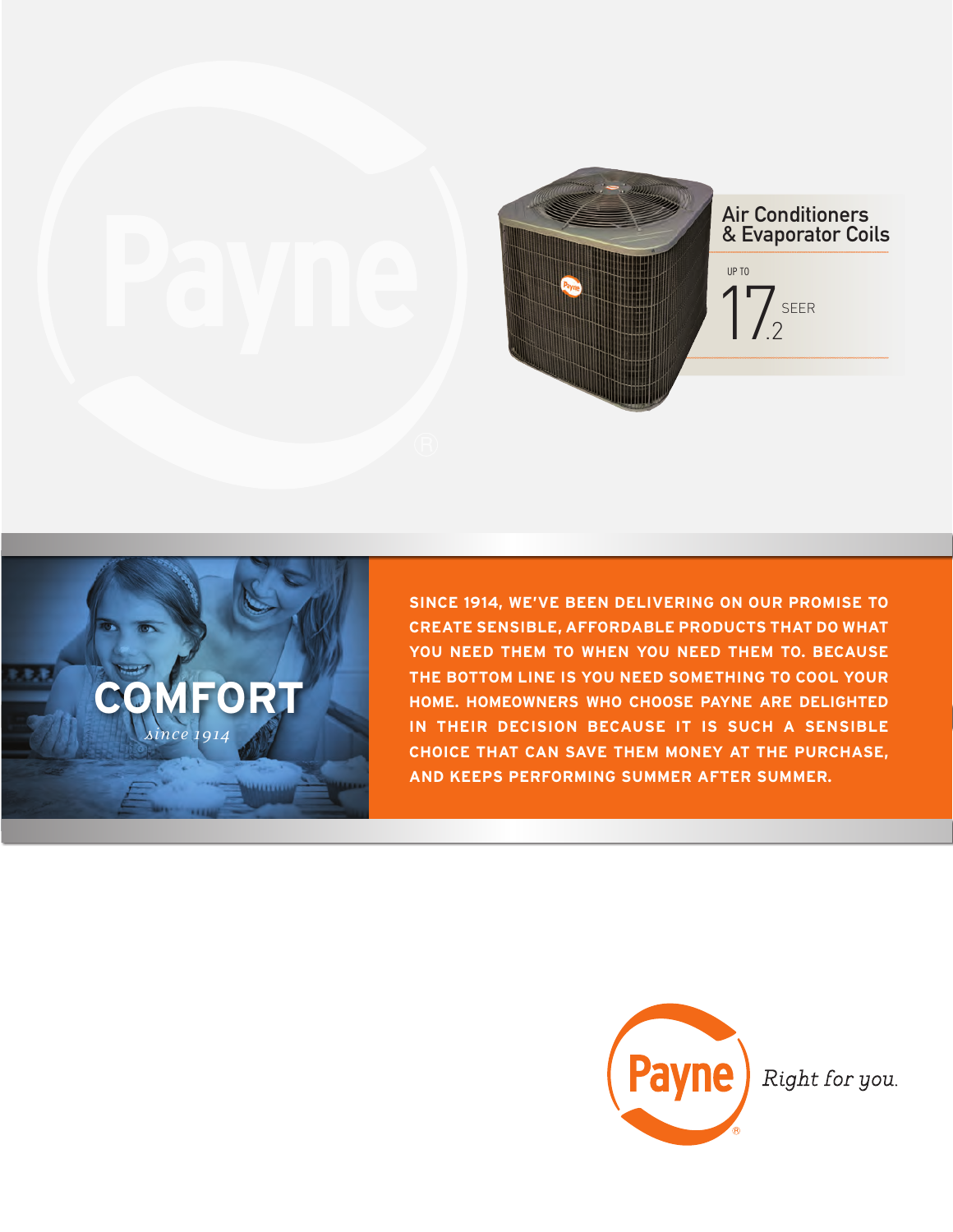# **OUR PROMISES**

### *The Well-Built Warranty.*

*Every air conditioner and evaporator coil we build is covered with a 10-year parts limited warranty to the original owner of the properly registered product.\**

### *Run-tested and right for you.*

*Because we only feel comfortable providing you with long-lasting comfort and efficiency, only products that complete our testing with a 100% success rate make it out of the factory.* 

# **WHAT IS SEER?**

*Like a car's mpg, SEER (Seasonal Energy Efficiency Ratio) is the measure of cooling efficiency for an air conditioner. It tells you how much heat is removed from your home in relation to how many watts per hour it takes to reach your set comfort level. The higher the number the better, because when you waste energy you waste money.*





\*Warranty period is 5 years if not registered within 90 days. Jurisdictions where warranty restrictions are not allowed will automatically receive a 10-year parts limited warranty. See warranty certificate at payne.com for complete details, terms and exclusions.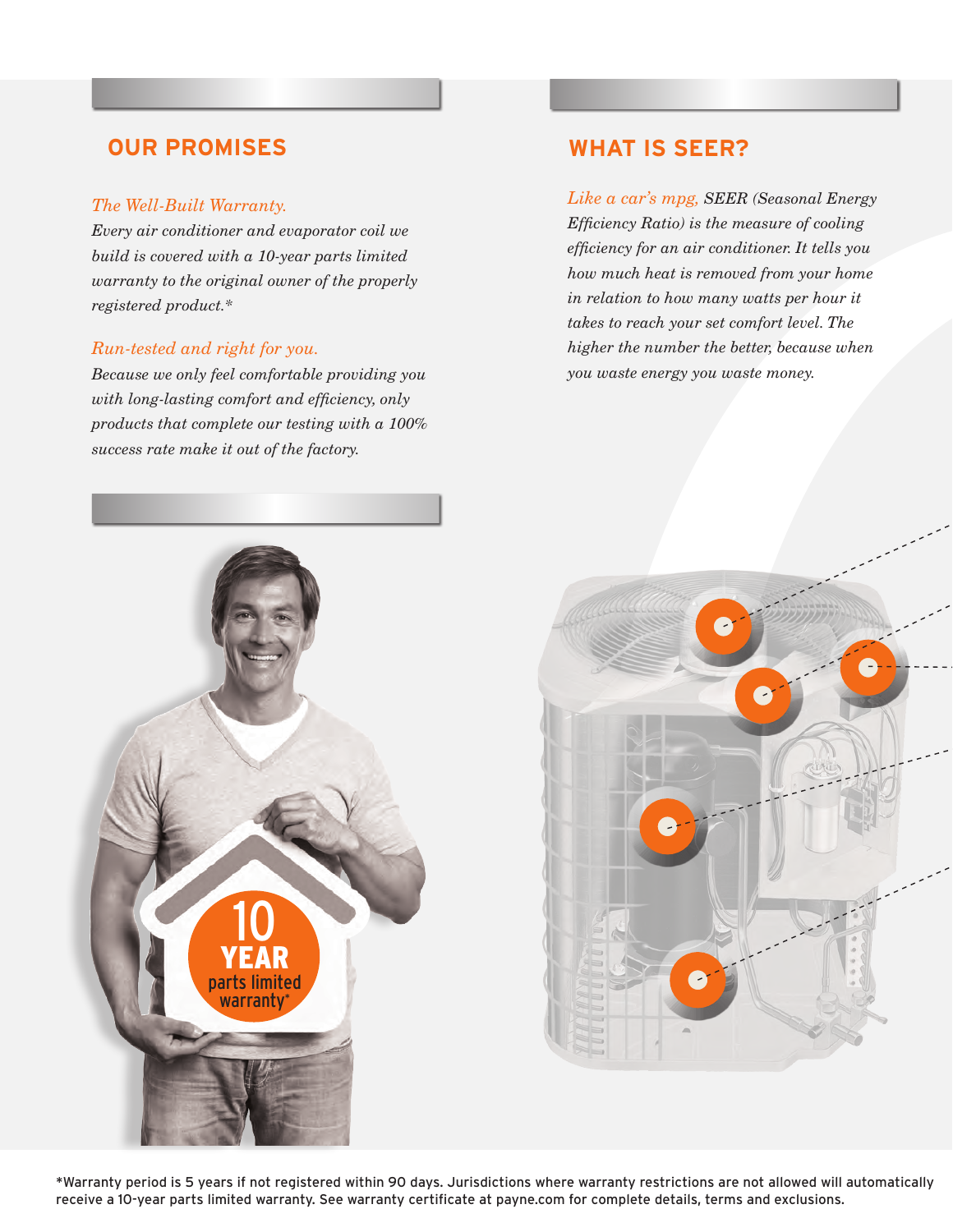*When you purchase Payne® products, you will soon find out why they are right for you. Our products aren't just affordable – they're* 

### **NON OZONE DEPLETING R-410A**

These air conditioners use the EPA-approved and chlorine-free R-410A refrigerant which does not contribute to ozone depletion.

- **Durable fan motor** Battling the summer heat for years of smooth-running operation, our fan motor ensures reliable comfort.
- **Minimal resistance** The exclusive design of our fan blades improves economy and reduces noise from turbulent air movement.
- **3 Good looks** *—* The corrosion-resistant, painted exterior finish will stay looking good now, and for years to come.
- **4 Reliable R-410A compressor** You want the most important part of the entire unit to stay running strong, right? With built–in protective features, our compressor operates quietly and reliably for years of cooling comfort.
- **5** Smooth and quiet Rubberized isolation pads create a buffer between the base pan and the compressor to absorb vibrations and minimize noise.

An important part of your new cooling system's performance is the **indoor coil.** We offer a variety of models to match with the air conditioner you have selected. Your Payne dealer can help determine the one that is right for you.

## .<br>Right for you **PEACE OF MIND AIR CONDITIONERS**  *built soon find out why they are right for you.*<br> *built to perform.*<br> *built to perform.*<br> *built to perform.*<br> *SEER*<br> *Built to perform.*<br> *SEER*<br> *Built to perform.*<br> *SEER* — **ENERGY STAR®** PA17NA — **Two-stage compressor** — **R-410A Refrigerant** UP TO — **Deluxe dense grill PRODUCED**<br>**EER** 6.5 — **ENERGY STAR®** UP TO  $^{\prime}$ .5 — **Single-stage scroll SEER compressor** PTO<br>EER 12.2 EER (1.5-3 to — **R-410A Refrigerant** — **Deluxe dense grill 12.2 EER** (1.5-3 ton mo SEER  $\bigcup_{5}$ **11.7 EER (4-5 ton models) SEER** PA15NC<br>12.2 EER (1.5-3)<br>11.7 EER (4-5-10) **12.2 EER (1.5-3 ton models)** .0 **11.7 EER (4-5 ton models) SEER** — **Single-stage scroll**   $1/4$  Pa14NC **compressor** — **R-410A Refrigerant** .0 — **Standard grill\* SEER 13 PA13NA** \*Dense grill option available for improved protection.  $\overline{0}$ . **SEER INDOOR EVAPORATOR COILS**



ased Vertical N-Coil CNPVP / CNPVT



CNPVU

Cased Horizontal N-Coil CNPHP



CAPVU



- Cased Slab Coil CSPHP



Cased A CAPMP (Multi-Poise) CAPVP (Vertical)